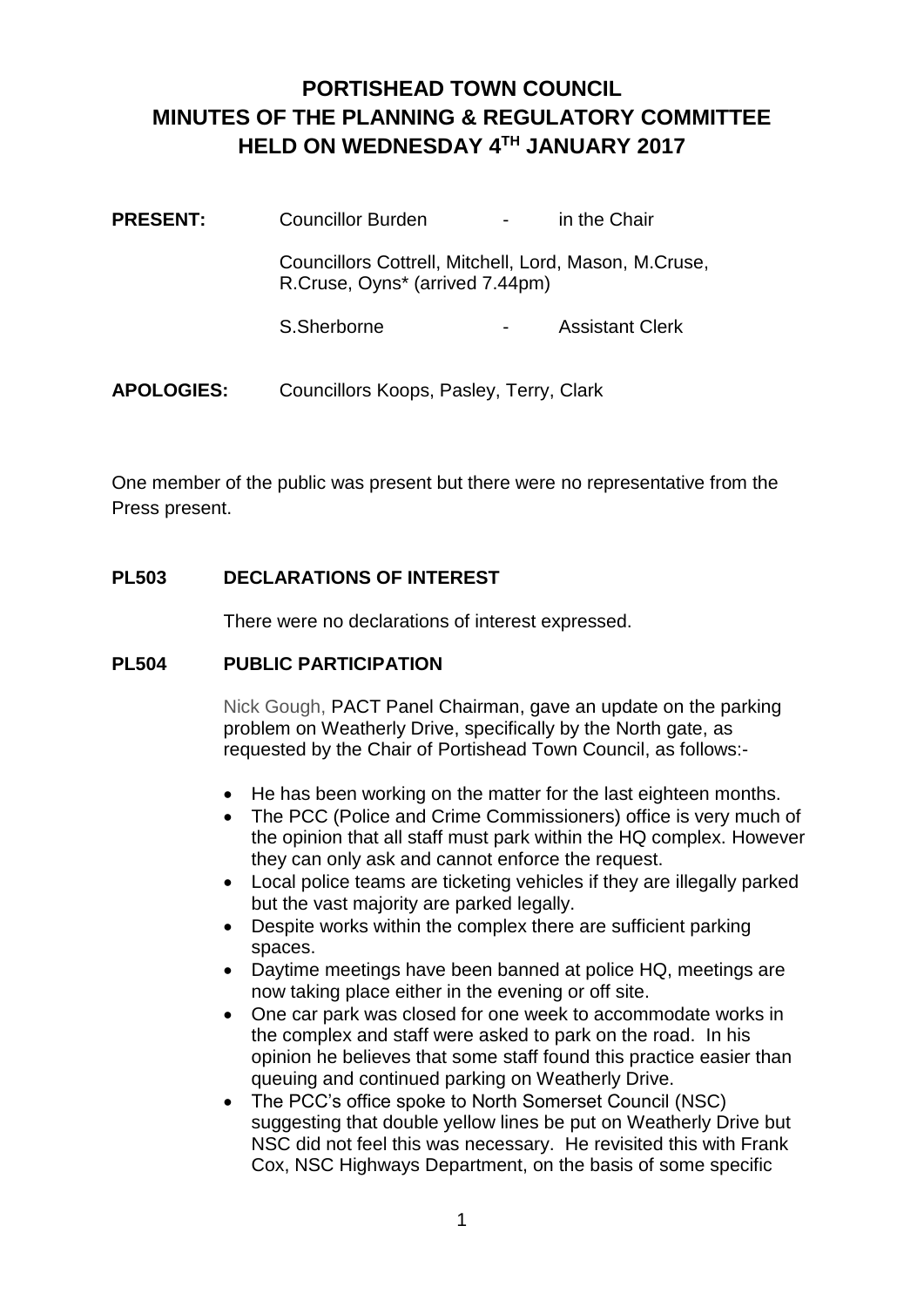safety issues he had noted but to date, Mr Cox has not given any commitment.

- Following his conversation with David Harley, Estates Manager, Police HQ are planning to reopen the North gate as an exit in summer 2017. Traffic will enter via the South gate and exit the North gate, effectively a one way route in and out of the complex. With that in mind it may be necessary to have some TRO's (Traffic Regulation Order) for safety reasons. He has written to Frank Cox to enquire about this.
- He has contacted Sue Harze who is the Facilities Manager at the complex asking if the North pedestrian gate could be reopened, this encourages local staff to walk to work.
- Concern for smaller surrounding residential roads if vehicles are now allowed to park on Weatherly Drive.

Mr Gough agreed to keep the Town Council updated on the matter.

Mr Gough asked if the Town Council had any issues about Avon Way that he might be able to help with? Councillor Burden referred to a letter received from Alfan Ap Rees dated 7<sup>th</sup> December.

*These minutes summarise what was said during public participation and were views expressed by the speaker named, not the Town Council.*

# **PL505 SECTION 1 – TO BE CONSIDERED BY THE PLANNING & REGULATORY COMMITTEE**

## **PLANNING APPLICATIONS**

# **16/P/2855/F HARBOUR ROAD/MARTINGALE WAY, PORTISHEAD, BS20 7AW**

Construction of an assisted living development comprising of 126 apartments and integrated care, support and well-being facilities (Use Class C2) for the over 60's age group with associated landscaping and infrastructure

The meeting noted that there were no online objections. It discussed the parking ratio versus parking legislation and the previous planning applications that were approved (14/P/2570/F, 16/P/1388/NMA) for 118 apartments last year.

## *Assistant Clerk note: Councillor Oyns arrives 7.44pm*

Councillor Lord proposed no objections.

Councillor R.Cruse seconded the proposal

**Vote recorded:** majority in favour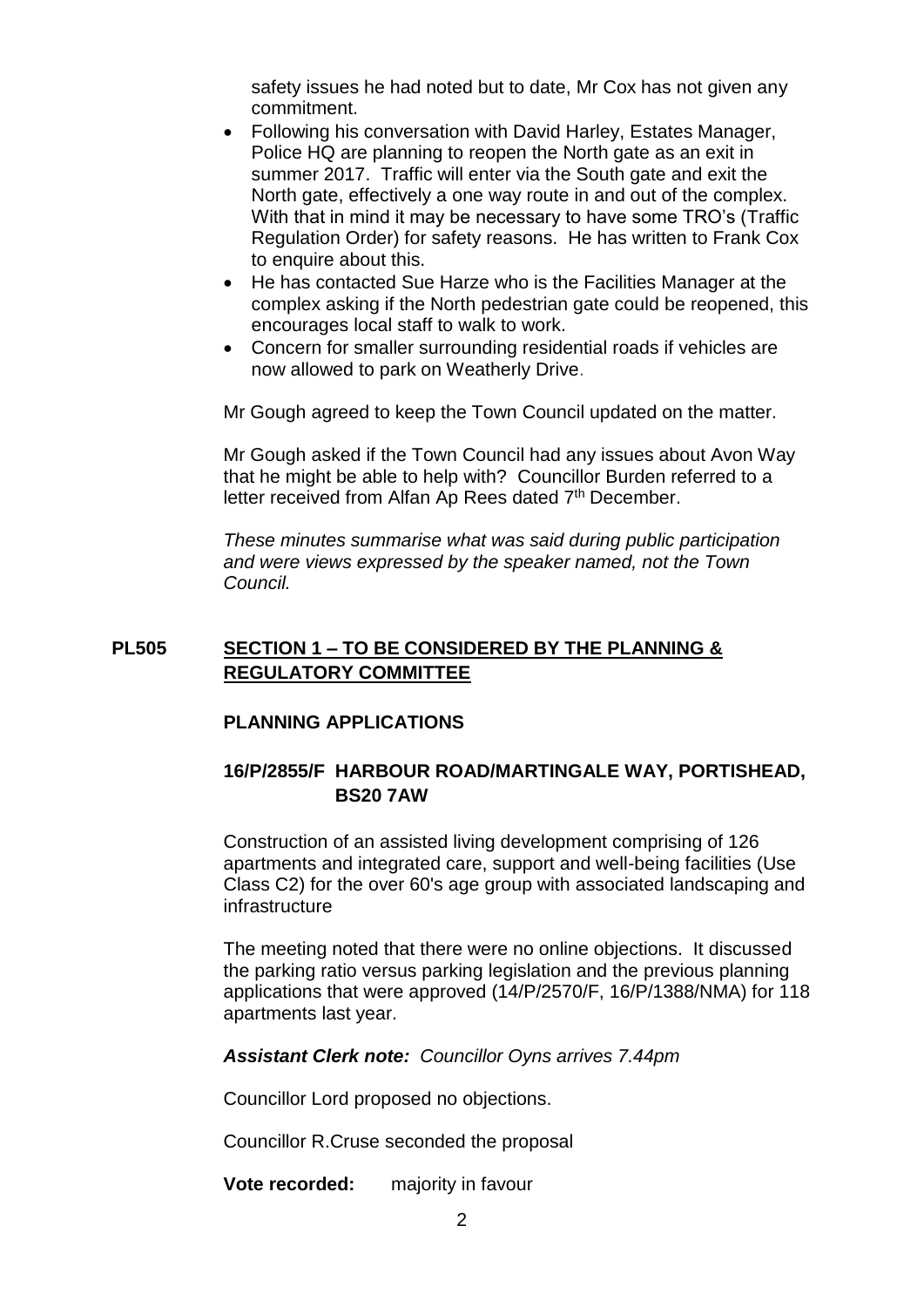Councillor Lord questioned if there had been any discussion about S106 money for the development. Councillor Oyns and Burden agreed to enquire with North Somerset Council on behalf of the Town Council in their capacity of District Councillor.

Councillor Lord proposed an amendment to the proposal, no objection providing that there is an equitable settlement in the S106 agreement for the Towns education and medical structure.

Councillor R.Cruse seconded the amendment to the proposal.

**Vote recorded:** majority in favour

**RESOLVED THAT** no objection providing that there is an equitable settlement in the S106 agreement for the Towns education and medical structure.

#### **16/P/2886/F 313 NORE ROAD, PORTISHEAD, BS20 8EN**

Two storey side extension with front balcony, raising of the roof with dormers to create a second floor and a change from flat to pitched roof at rear.

The meeting noted that there were no online objections. It viewed the location and amended plans.

Councillor R.Cruse proposed no objection subject to no valid objections from neighbours.

Councillor Oyns seconded the proposal

**Vote recorded:** all in favour

**RESOLVED THAT** no objection subject to no valid objections from neighbours.

#### **16/P/2900/F 20 HILLCREST ROAD, PORTISHEAD, BS20 8HP**

Demolition of an existing bungalow and the erection of two no. 4 bedroom semi-detached dwellings with associated parking and landscaping

The meeting viewed the Site plan and the Design and Access Statement showing images of the current bungalow and proposed dwellings. It noted that there were no online objections.

A discussion took place regarding the large size of the plot and the long rear garden being far enough away from its neighbouring property.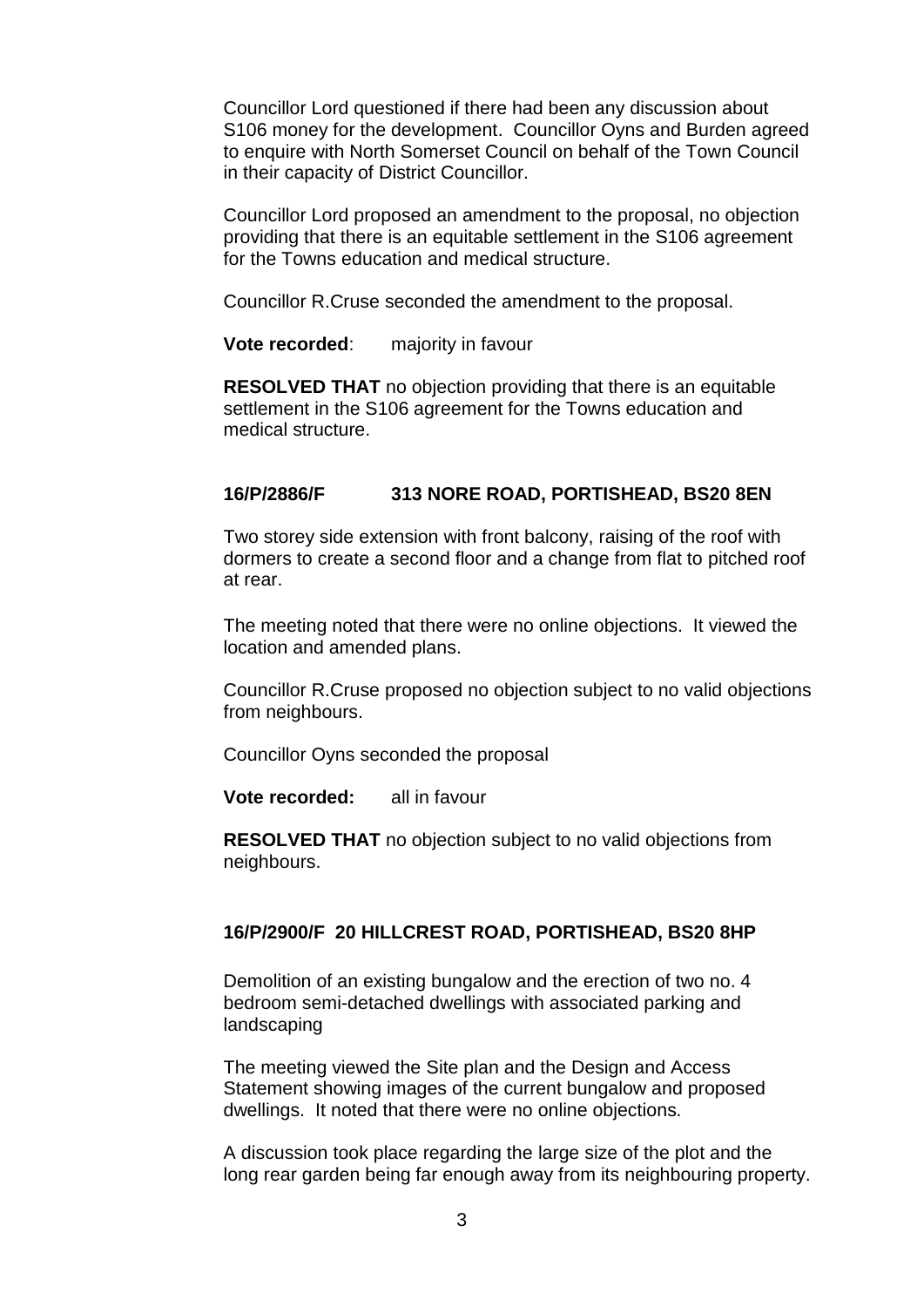Councillor Cottrell proposed no objection subject to no valid objection from neighbours.

Councillor Lord seconded the proposal

**Vote recorded:** all in favour

**RESOLVED THAT** no objection subject to no valid objection from neighbours.

# **16/P/2904/F 3 HILL GAY CLOSE, PORTISHEAD, BS20 8HX**

Extensions to dwelling, creation of a first floor and balconies

The meeting noted that the only comment online was in support of the application. It viewed the Site Location plan. A discussion took place as to whether the balcony would overlook the neighbour (No. 1) but it appeared that the plot was some distance away.

Councillor Lord proposed no objection subject to no valid objection from neighbours.

Councillor Burden seconded the proposal

**Vote recorded:** majority in favour

**RESOLVED THAT** no objection subject to no valid objection from neighbours.

# **16/P/2926/WT 28 WOODHILL ROAD, PORTISHEAD, SOMERSET, BS20 7EZ**

T1 eucalyptus - reduce by 2m; T2 privet - reduce by 0.5m

The meeting noted that unless trees within a conservation area are worthy of a Tree Preservation Order (TPO) then approval for works to trees is automatic.

An email from Norma Parfitt (the Town Council's Tree Warden) dated 21<sup>st</sup> December was taken into consideration.

Councillor Burden proposed no objection.

**Vote recorded:** all in favour

**RESOLVED THAT** proposed no objection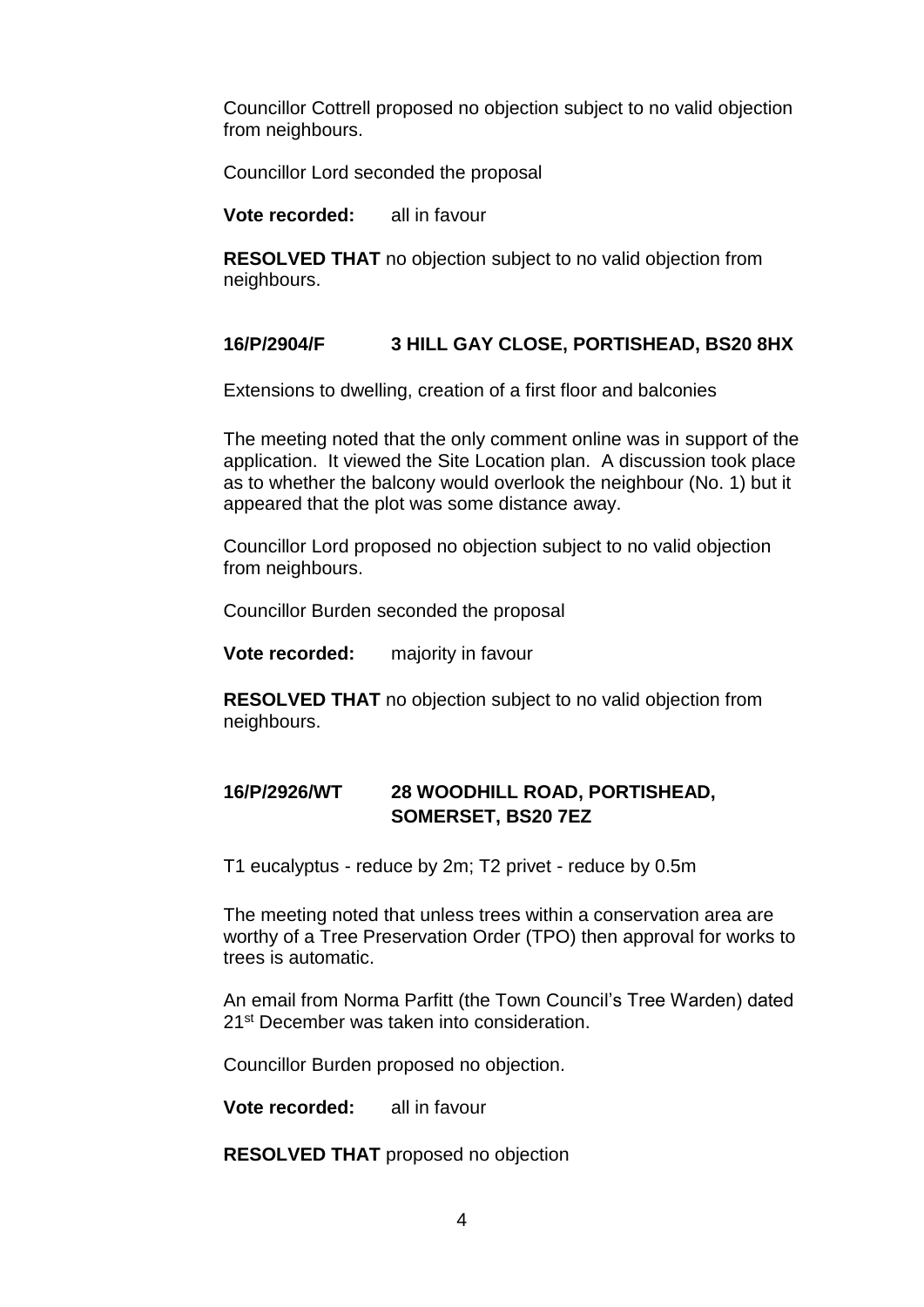# **16/P/2934/ADV MARINE VIEW OFFICE PARK, MARTINGALE WAY, PORTISHEAD, BS20 7AW**

Advertising consent to display 3 No. non-illuminated fascia sign, 1 No. 1st floor atrium window manifestation 26 No. Kerb mounted car parking designation signs, 11 No.ground painted car parking designation signage

The meeting noted that there were no online objections and there did not appear to be anything obtrusive.

Councillor Lord proposed no objection.

Councillor Burden seconded the proposal

**Vote recorded:** all in favour

**RESOLVED THAT** no objection

# **PL506 SECTION 2 – PLANNING MATTERS (RECOMMENDATIONS TO TOWN COUNCIL)**

## **OTHER PLANNING MATTERS**

*Councillor Burden suspended Standing Orders.*

Councillor R.Cruse asked for an item under the heading of "Late Applications" be included on all future Planning & Regulatory agendas under Section 2.

The meeting were in favour of this being put to Town Council for consideration.

*Councillor Burden resumed Standing Orders.*

## **5.1 PORTBURY WHARF NATURE RESERVE**

Councillor Burden informed the meeting that he and Councillor Oyns have a meeting scheduled to attend on  $12<sup>th</sup>$  January, along with North Somerset Council Officers and the group (Friends of Portbury Wharf Nature Reserve) to explore the options available.

**RECOMMENDATION** - there was no recommendation made.

# **5.2 HIGH DOWN ROAD TRAFFIC / ROAD MARKINGS**

The meeting had previously received a copy of two emails from Mr Robert Bull, one dated 14th December in which he states *"at today's*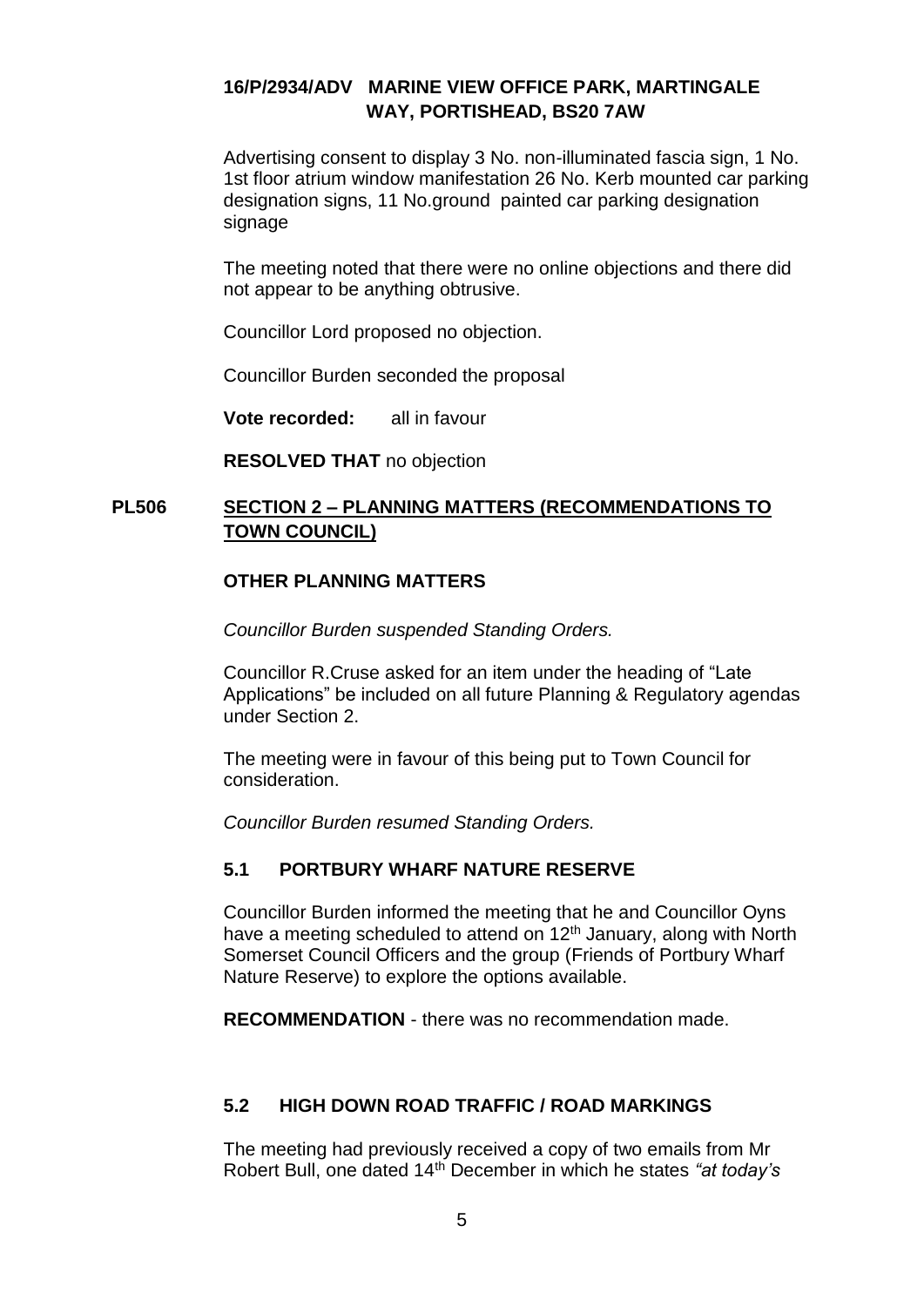*council meeting where, after pressing the point that it was Portishead Council's acceptance of 1 person's objection to the changes that were proposed by North Somerset Council to improve safety around The Downs and Tower Road junctions with Down Road. It was stated that a letter be sent by the Planning Committee to North Somerset Council changing Portishead Town Council's position and asking when the alterations would be made"* and the second on 19th December in which he asked for the following comment to be relayed *"unfortunately, but as usual, the council are not listening to their constituents who have always said the safety issue applies all day not just at school start and finish. This council really does need to start supporting the people of Portishead and not just being cooperative with their Conservative colleagues on North Somerset Council".*

A discussion took place regarding a petition that Mr Bull referred to, which was sent directly to North Somerset Council. Portishead Town Council submitted its consultation response to North Somerset Council without the knowledge that a petition had been presented.

The Assistant Clerk updated the meeting reporting that the Town Council had received a further response from David Bailey (23.12.16) that reads: *"Just to reiterate we will not be promoting any form of restriction outside of no 24 Down Road, this matter was discussed at great length with the Leader and there is no real safety benefit from installing restrictions and therefore the decision was made not to promote any restrictions".* 

The meeting agreed to review the matter afresh when they are next invited by North Somerset Council to consult on TRO's (Traffic Regulation Orders) and to write to Mr Bull to inform him.

**RECOMMENDATION** - Portishead Town Council to consider the matter afresh when they are next invited by North Somerset Council to consult on TRO's (Traffic Regulation Orders) and to write to Mr Bull to inform him.

#### **5.3 CAR PARKING**

Councillor Cottrell had intended to discuss the Weatherly Drive parking issue and had arranged for Nick Gough to come along to the meeting to give an update.

The meeting were grateful to Nick Gough for coming along to update them but were concerned that intervention from the Town Council at this stage could result in vehicles being parked on smaller residential roads nearby the Police Headquarters.

**RECOMMENDATION** - Portishead Town Council to monitor the parking situation on Weatherly Drive and to review it as and when it becomes necessary.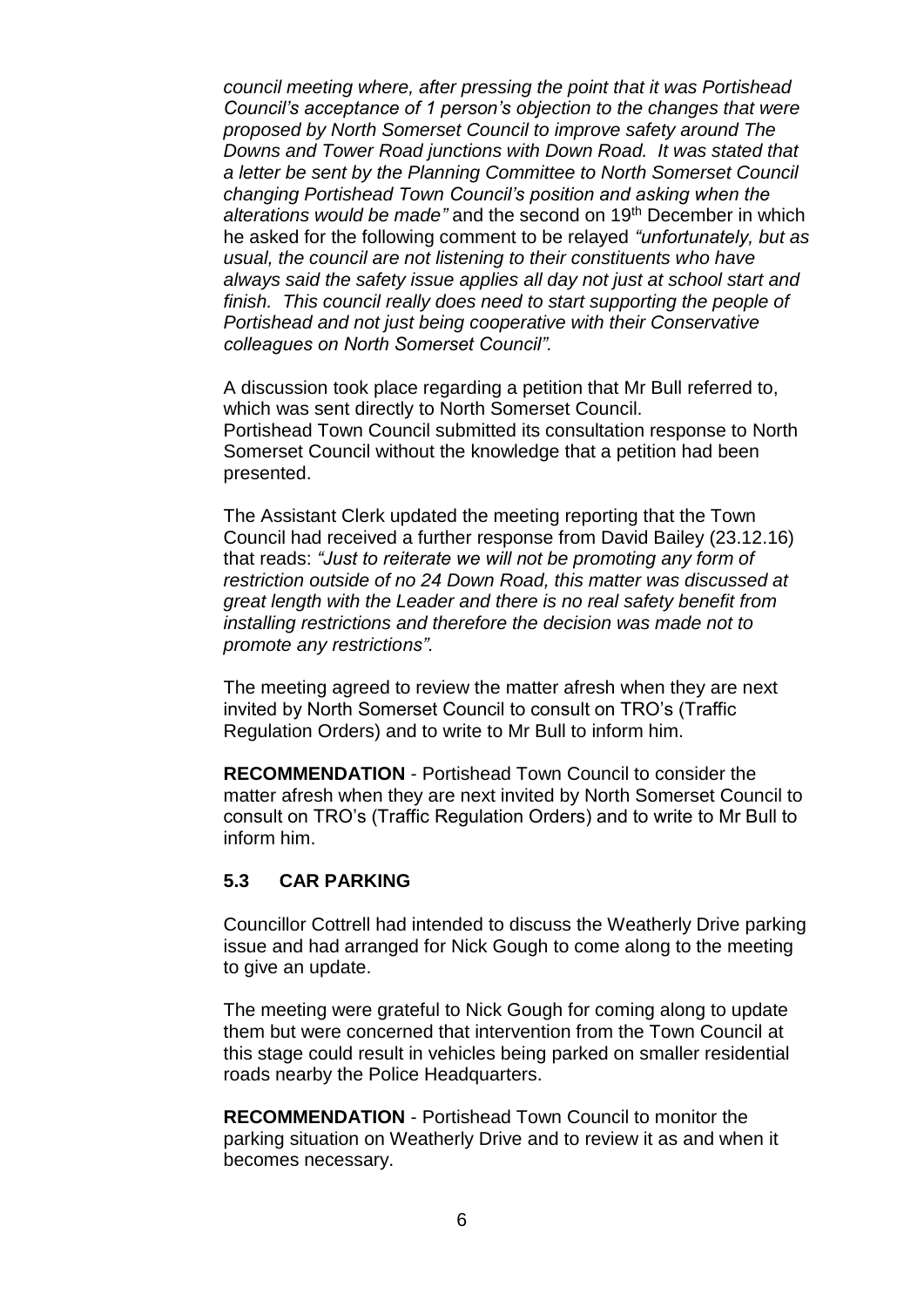# **5.4 AVON WAY – HIGHWAY**

The meeting noted the letter received from Councillor Elfan Ap Rees dated 7<sup>th</sup> December 2016, which had previously been circulated.

It was understood from public participation at last month's Planning & Regulatory meeting (07.12.16, PL497, Mrs Hennessy 2.1) that a meeting had been held on 02.12.16 between local residents, Sue Mountstevens (Avon & Somerset Police & Crime Commissioner), Superintendent Paul Richards, Sue Mountsevens' Assistant, to discuss Avon Way and Mrs Hennessy felt it had been a successful meeting and had got some recognition that the road is dangerous.

The meeting felt it appropriate for the above information to be shared with Councillor Elfan Ap Rees and to establish if any of his officers were in attendance at the meeting and if so what was their view?

**RECOMMENDATION** - Portishead Town Council to write to Councillor Elfan Ap Rees and to establish if any of his officers were in attendance at the meeting on 02.12.16 and if so what was their view?

*Assistant Clerk note: Consideration should be given as to whether a copy of said letter should be forward to any other people who were reported attending the meeting on 02.12.16 (e.g. Sue Mountstevens (Avon & Somerset Police & Crime Commissioner, Mrs Annette Hennessy, Mr Chris Holman, Superintendent Paul Richards).*

### **5.5 GENERIC DESIGN ASSESSMENT (GDA) OF HITACHI-GE'S UK ADVANCED BOILING WATER REACTOR (ABWR) – YOU VIEWS ON THE ENVIRONMENT AGENCY AND NATURAL RESOURCES WALES' FINDINGS**

The meeting considered whether or not they wished to attend the briefing on 7 February 2017 at Turnberrie's Community Centre. Both briefings are on the same day: 10.00-12.00 and 19.00-21.00. At the briefing they will share and discuss the emerging findings of the Environment Agency and Natural Resource Wales' Generic Design Assessment of Hitachi-GE's UK ABWR design.

Further information can be found online

[https://www.gov.uk/government/consultations/gda-of-hitachi-ge](https://www.gov.uk/government/consultations/gda-of-hitachi-ge-nuclear-energy-ltds-uk-advanced-boiling-water-reactor/gda-of-hitachi-ge-nuclear-energy-ltds-uk-advanced-boiling-water-reactor)[nuclear-energy-ltds-uk-advanced-boiling-water-reactor/gda-of-hitachi](https://www.gov.uk/government/consultations/gda-of-hitachi-ge-nuclear-energy-ltds-uk-advanced-boiling-water-reactor/gda-of-hitachi-ge-nuclear-energy-ltds-uk-advanced-boiling-water-reactor)[ge-nuclear-energy-ltds-uk-advanced-boiling-water-reactor](https://www.gov.uk/government/consultations/gda-of-hitachi-ge-nuclear-energy-ltds-uk-advanced-boiling-water-reactor/gda-of-hitachi-ge-nuclear-energy-ltds-uk-advanced-boiling-water-reactor)

**RECOMMENDATION** - Portishead Town Council authorises Councillor David Oyns to represent Portishead Town Council at the briefing being held at Turnberrie's Community Centre, Thornbury at 7,00pm on 7<sup>th</sup> February 2017 and to report back to the Town Council.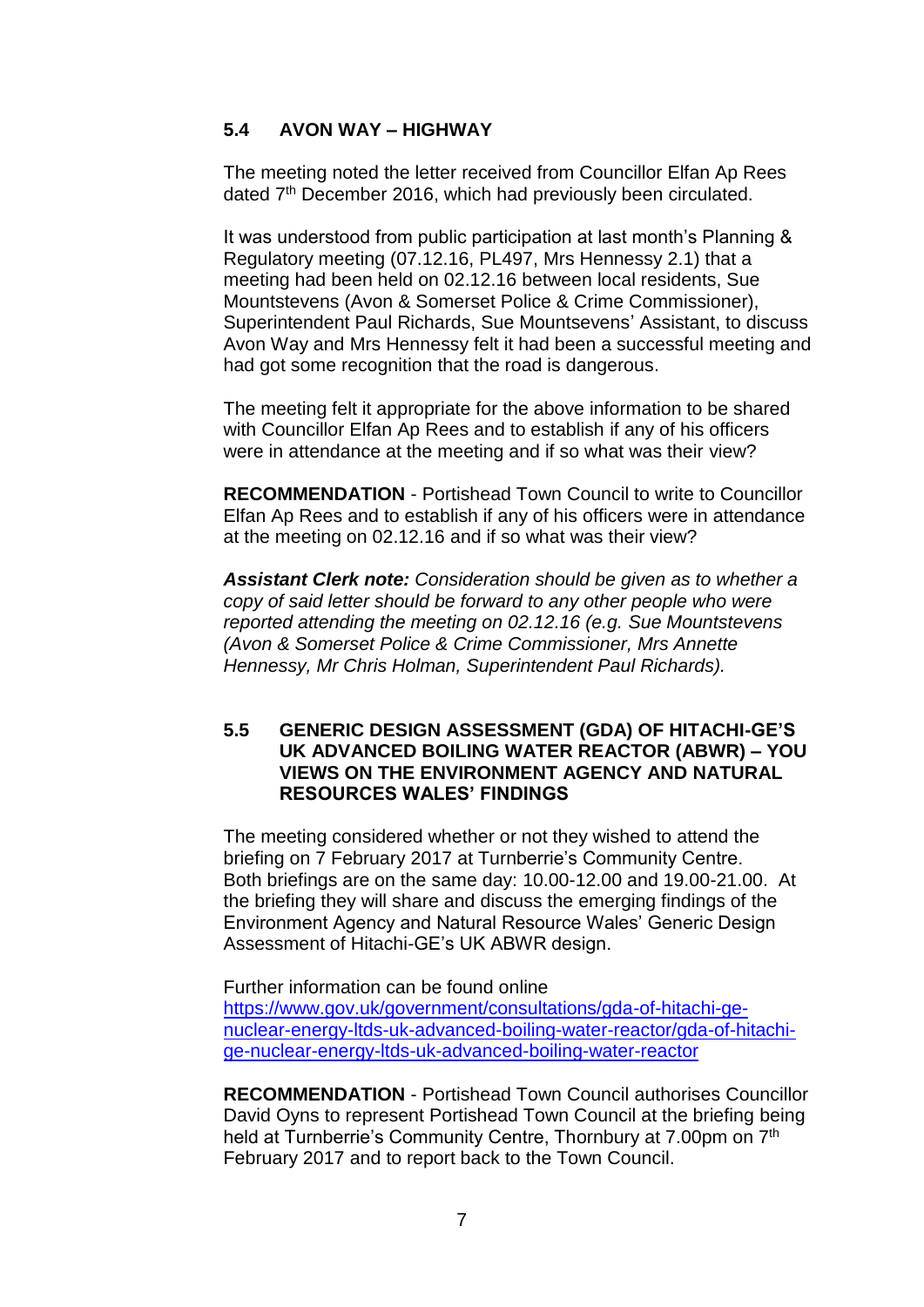# **5.6 PROPOSED CO-ORDINATED ADMISSION SCHEMES AND SCHOOL ADMISSION ARRANGEMENTS 2018-2019**

The meeting noted the consultation, which asks for views about the proposed new intake admission arrangements. It includes oversubscription criteria, admission numbers and in-year admission arrangements for 2018-19. A discussion took place and the meeting concluded that the consultation was not applicable to Portishead as all schools in the town have academy status.

**RECOMMENDATION** - not to comment on this particular consultation.

# **5.7 JOINT (NORTH SOMERSET COUNCIL & PORTISHEAD TOWN COUNCIL) DEVELOPMENT MANAGEMENT MEETING (DMT)**

The meeting considered items that it wishes Portishead Town Council to discuss when it next meets with NSC's DMT.

**RECOMMENDATION** - Portishead Town Council to put forward the following items for discussion:

- 1. Short notice of planning applications
- 2. North Somerset Council website
- 3. That Portishead Town Council's comments relating to planning application 16/P/2566/F (7 Woodhill Road) were not recorded on the officers Delegated Report dated 09.12.16
- 4. The Economic Development Strategy for Portishead

# **5.8 BATTERY LANE, PORTISHEAD**

The meeting noted the letter from Mr T Konewko dated 30<sup>th</sup> November, raising concerns and asking for a weight, width, length and speed restriction to be applied to the lane and remedial works undertaken to rectify the subsidence.

The Town Clerk wrote to Frank Cox, North Somerset Council Highways and two responses have now been received by email, the first dated 16.12.16 *"previously I had a discussion with Councillor Reyna Knight regarding this issue. Any weight restrictions for environmental reasons such as this request cannot prohibit access to land/property within the extent of the restriction. You suggest that the traffic using the lane is associated with the development of the properties along it and I am not aware of any significant use by HGV's as a through route. As such a traffic restriction would not have the intended effect; I suggest that it is*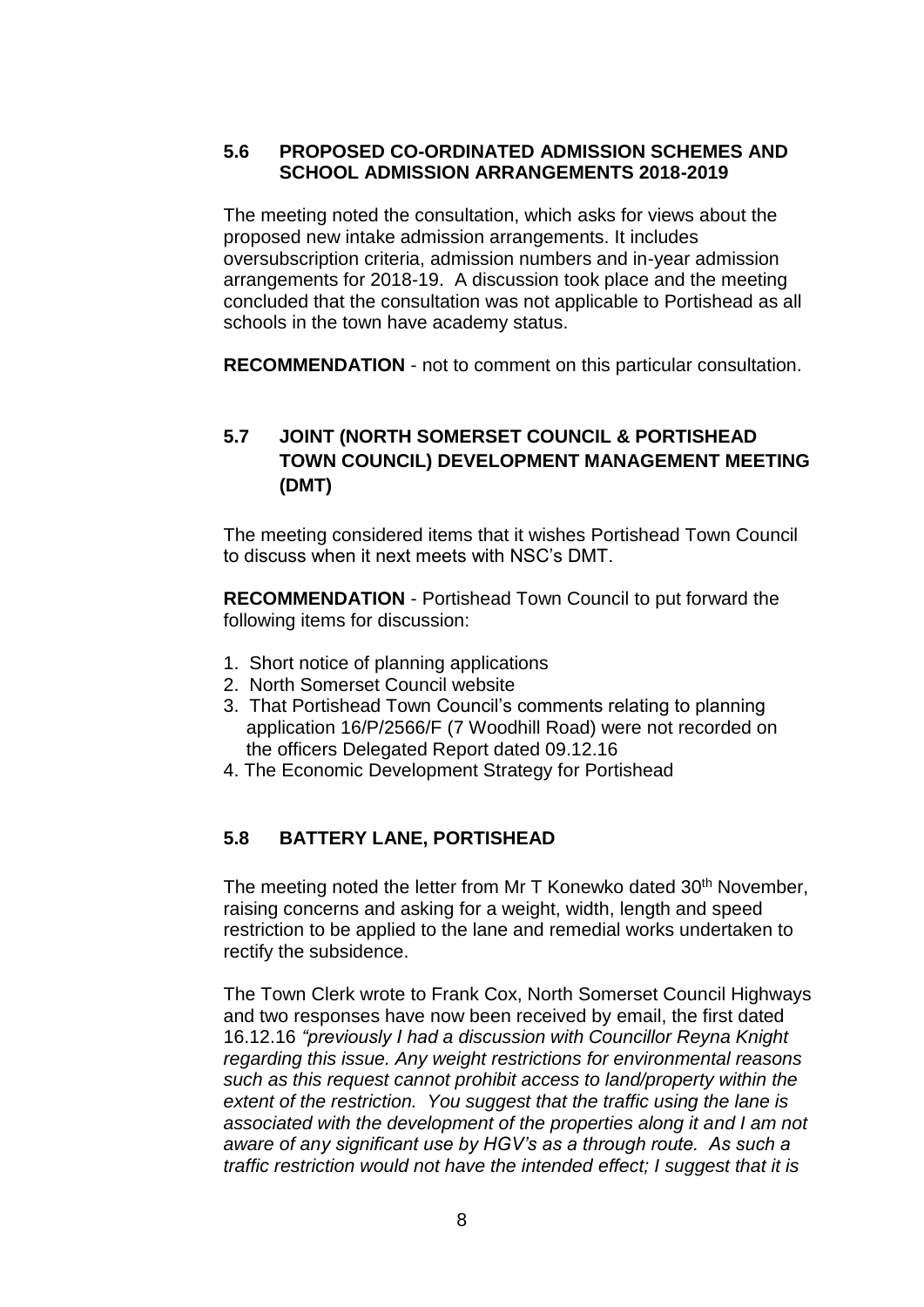*more appropriate and effective for the residents on the lane to ensure that deliveries to their properties are carried out by appropriately sized vehicles. I noted that the existing (unsuitable for HGV's) sign located on the footway at Beech Road West has been overgrown by the hedge of the adjacent property. It is the responsibility of the land owner to maintain the hedge and ensure that the highway is not overgrown. Whilst our Area Officer can send an official instruction to the property owner, it might be better received coming from yourselves? Please let me know. Given the circumstances described above I do not consider it necessary to install additional signs at the far end of Battery Lane, however, I will ask our Street Lighting Team to investigate the damage to the lamp column. Please note that such defects can be reported via the council's website for a quicker response. Finally, the issue of subsidence at a private property is not a matter for the highway authority."* the second email dated 21.12.16 *"Further to this I can advise that the lamp column is due to be replaced the second week of January."*

The meeting debated as to who should write and ask the property owner to cut the hedge back based on historic process.

**RECOMMENDATION** - Portishead Town Council writes to:

- 1. Frank Cox asking him to arrange for the NSC Area Officer to contact the home owner to ensure the hedge is pruned so that the sign is visible.
- 2. Mr T Konewko to inform him of the response received from North Somerset council.

## **5.9 ERECTION OF SHED – 22 ST. PETER'S ROAD, PORTISHEAD**

The meeting noted the exchange of emails between a local resident, Maurice Woods and North Somerset Council dated 07/11/16 and 19/12/16 in respect to the siting of a shed at No. 22 St Peter's Road, Portishead, without planning consent. It understands that North Somerset Council is processing the matter through its Enforcement Team.

**RECOMMENDATION** - Portishead Town Council notes that the matter is being dealt with by North Somerset Council's Enforcement Team.

## **PL507 SECTION 3 – DELEGATED CHAIRMAN DECISIONS**

#### **PLANNING APPLICATIONS AS REPORTED BY THE PLANNING & REGULATORY CHAIRMAN**

**TREE APPLICATIONS AS REPORTED BY THE PLANNING & REGULATORY CHAIRMAN**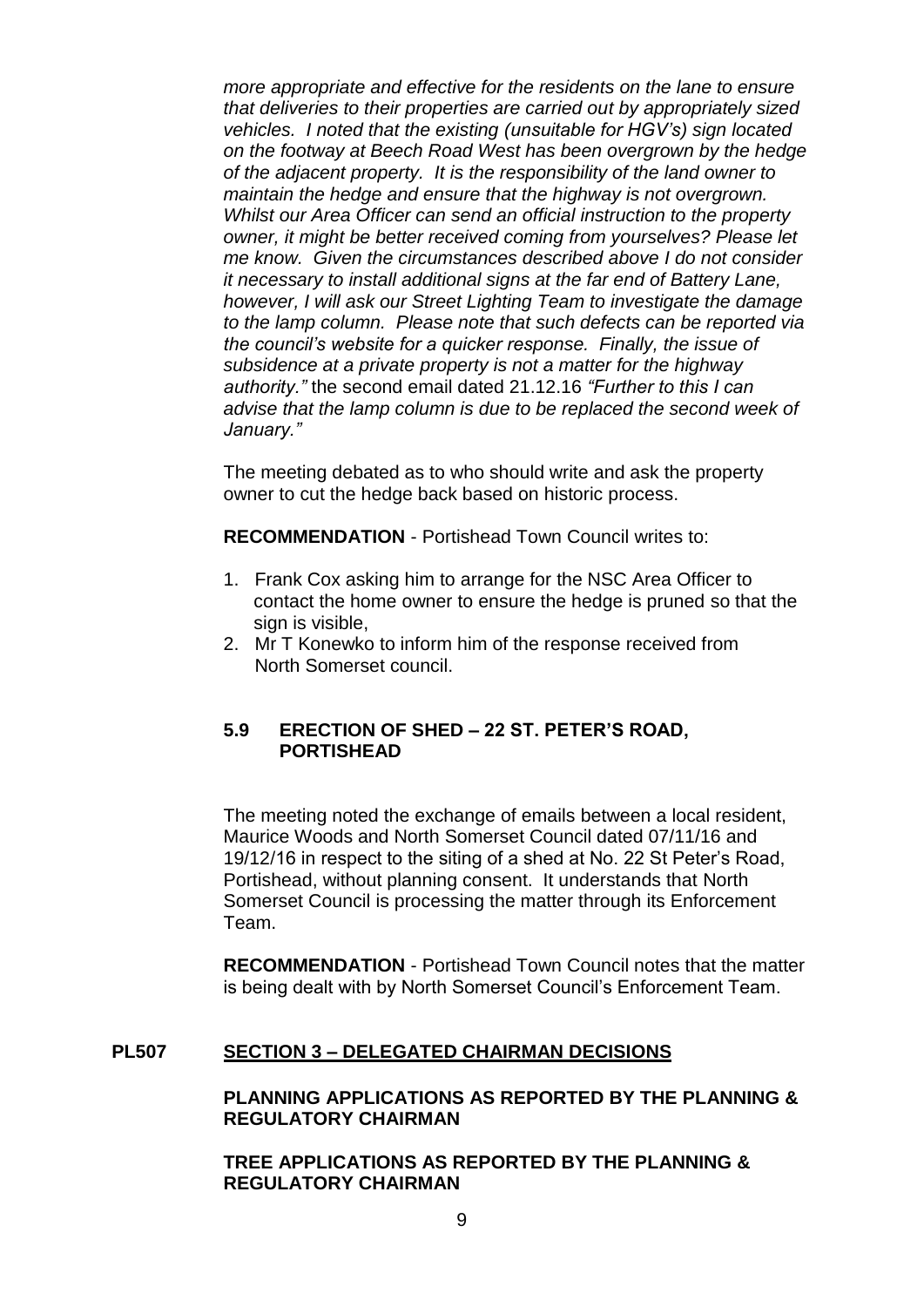Delegated decisions made by the Planning & Regulatory Chairman on the attached tables under delegated powers were noted.

### **PL508 OTHER PLANNING MATTERS – FOR INFORMATION ONLY**

#### **1. Notifications/acknowledgements from North Somerset Council**

- A. ENFORCEMENT CASES
- B. DELEGATED DECISIONS NORTH SOMERSET COUNCIL
- C. PLANNING CONSENT GRANTED
- D. PLANNING CONSENT REFUSED
- E. PLANNING APPLICATIONS WITHDRAWN
- F. APPEAL DECISION
- G. LICENCE APPLICATIONS
- H. ROAD CLOSURE
- I). RESERVED MATTERS APPLICATION

#### **PL509 MATTERS FOR THE NEXT MEETING**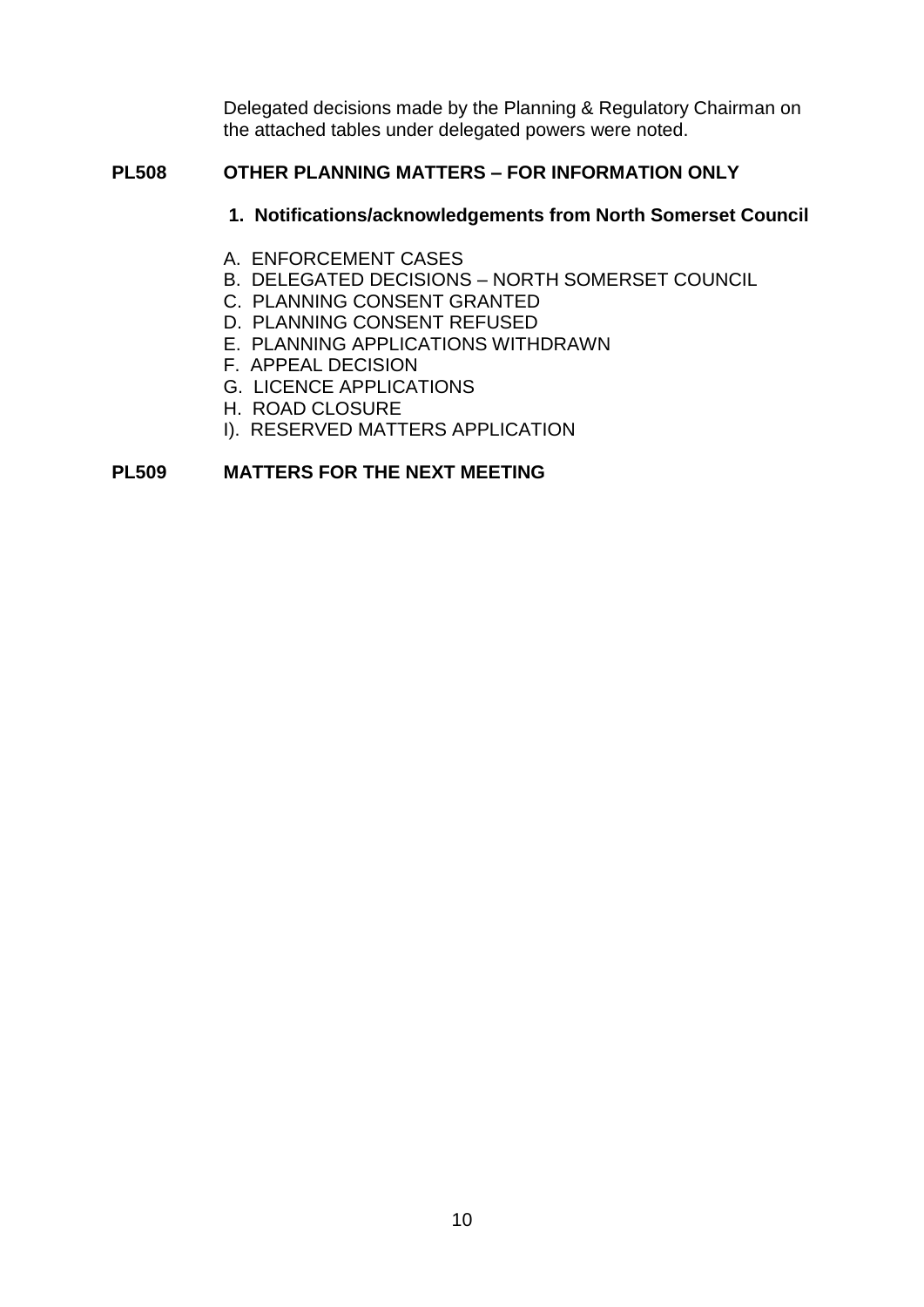# **PL507 - SECTION 3 DELEGATED CHAIRMAN DECISIONS – FOR INFORMATION**

# **PLANNING APPLICATIONS AS REPORTED BY THE PLANNING & REGULATORY CHAIRMAN**

| <b>APPLICATION NO.</b> | <b>LOCATION</b>                                      | <b>PROPOSAL</b>                                                                                                                                                                                                                         | <b>RECOMMENDATION</b>                                                                                        |
|------------------------|------------------------------------------------------|-----------------------------------------------------------------------------------------------------------------------------------------------------------------------------------------------------------------------------------------|--------------------------------------------------------------------------------------------------------------|
| 16/P/2794/F            | 8 Beach Road East,<br>Portishead, BS20 7DL           | Two storey side, single storey rear<br>extension and front porch.                                                                                                                                                                       | No objection subject to no valid<br>objection from neighbours.                                               |
| 16/P/2800/F            | 116 Nore Road, Portishead,<br>Bristol, BS20 8EX      | Removal of upper ground floor, two<br>storey front extension, first floor side<br>extension and alterations to the roof                                                                                                                 | No objection subject to no valid<br>objection from neighbours.                                               |
| 16/P/2806/F            | 3 Bailey Court, Portishead,<br><b>BS207GN</b>        | Single storey rear extension with side<br>extension over attached garage                                                                                                                                                                | No objection subject to no valid<br>objection from neighbours.                                               |
| 16/P/2817/F            | Westcliffe, Lake Road,<br>Portishead, BS20 7JA       | Single storey front extension to upper<br>ground floor                                                                                                                                                                                  | No objection subject to no valid<br>objection from neighbours.                                               |
| 16/P/2836/F            | The Co-op, 109-111 Avon<br>Way, Portishead, BS20 6LT | Installation of mechanical plant (air<br>conditioning and refrigeration units) and<br>attenuation (acoustic fence) to side of<br>store                                                                                                  | No objection subject to no<br>environmental issues for<br>neighbours, including that of a<br>noise nuisance. |
| 16/P/2837/F            | 5 Hollis Avenue, Portishead,<br><b>BS20 6TQ</b>      | Two storey front extension, first floor<br>rear extension and conversion of garage<br>to garden room.                                                                                                                                   | No objection subject to no valid<br>objection from neighbours.                                               |
| 16/P/2840/MMA          | 15 Weston Wood Road,<br>Portishead, BS20 6RD         | Minor material amendment to vary<br>condition 2 on 15/P/2487/F (Erection of<br>a two storey east elevation extension<br>with a first floor balcony and dormer<br>window following demolition of existing<br>garage) to add in a window. | No objection subject to no valid<br>objection from neighbours.                                               |
| 16/P/2857/MMA          | Rear of 62 High Street,<br>Portishead, BS20 6EH      | Minor material amendment to condition<br>No. 2 on application 15/P/1350/F (<br>Erection of a first and second floor<br>maisonette with access stairs shared<br>with existing first floor flat to allow the                              | No objection subject to no valid<br>objection from neighbours.                                               |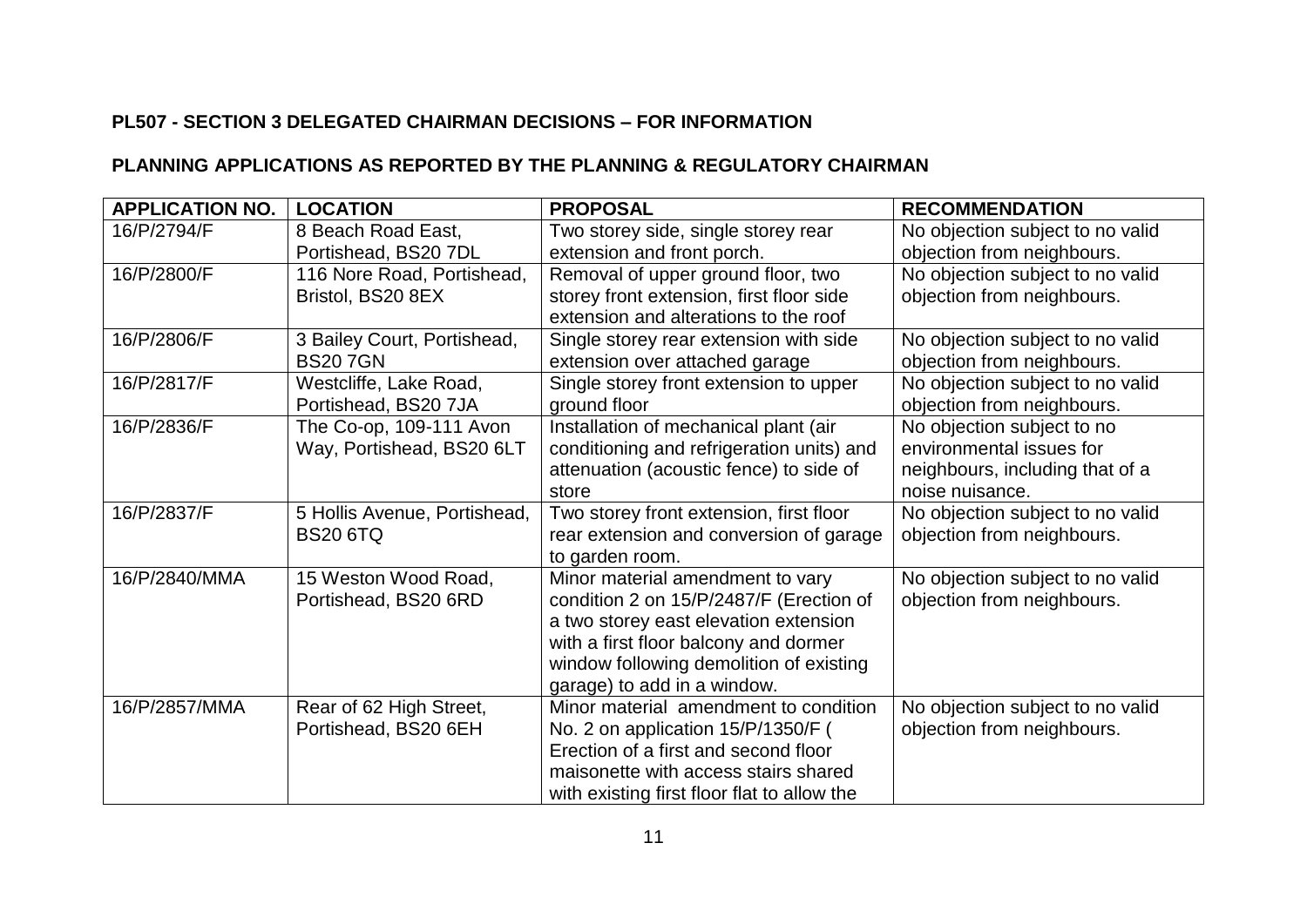|                |                                               | reworking of the internal arrangement<br>do that each unit exceeds 70 sq mtr<br>which will result in the insertion of an<br>additional velux to the front of the<br>proposed unit and changes to one<br>exterior window                                                           |                                                                |
|----------------|-----------------------------------------------|-----------------------------------------------------------------------------------------------------------------------------------------------------------------------------------------------------------------------------------------------------------------------------------|----------------------------------------------------------------|
| 16/P/2865/F    | 26 Eastcliff, Portishead,<br><b>BS207AB</b>   | Alterations to existing two storey garage<br>to create additional living space                                                                                                                                                                                                    | No objection subject to no valid<br>objection from neighbours. |
| 16/P/2894/F    | 352 Nore Road, Portishead,<br><b>BS20 8EX</b> | Single storey rear extension                                                                                                                                                                                                                                                      | No objection subject to no valid<br>objection from neighbours. |
| 16/P/2905/HHPA | 10 The Bramleys,<br>Portishead, BS20 7LL      | Prior approval request for the erection of<br>a single storey rear extension with a<br>pitched roof that would 1) extend<br>beyond the rear wall of the original<br>house by 3.45 metres; 2) have a<br>maximum height of 3.7 metres and 3)<br>have eaves that are 2.7 metres high | No objection subject to no valid<br>objection from neighbours. |

# **TREE APPLIATIONS AS REPORTED BY THE PLANNING & REGULATORY CHAIRMAN**

| <b>APPLICATION NO.</b> | <b>LOCATION</b>            | <b>PROPOSAL</b>                         | <b>RECOMMENDATION</b>                 |
|------------------------|----------------------------|-----------------------------------------|---------------------------------------|
| 16/P/2830/TPO          | Rear of 59-65 Sally Hill,  | G1 - lime x 3 - reduce by 2.5-3m        | Objects, can see no justification for |
|                        | Portishead, Somerset,      |                                         | the trees being cut back, they form   |
|                        | <b>BS207BH</b>             |                                         | a beautiful avenue.                   |
| 16/P/2877/TPO          | Land to rear of 12-15 Pier | G1 - lime x 3 - reduce by 2.5-3m        | Objects, the trees are in good        |
|                        | Close, Portishead,         |                                         | condition and there appears to be     |
|                        | Somerset, BS20 7BU         |                                         | ample room between the trees and      |
|                        |                            |                                         | buildings.                            |
| 16/P/2888/TPO          | 13 Falcon Close,           | T1 ash - reduce branches to achieve 2m  | No objection subject to the           |
|                        | Portishead, Somerset, BS20 | clearance from roof and clear BT cables | approval of North Somerset            |
|                        | 6UT                        |                                         | <b>Council's Tree Officer</b>         |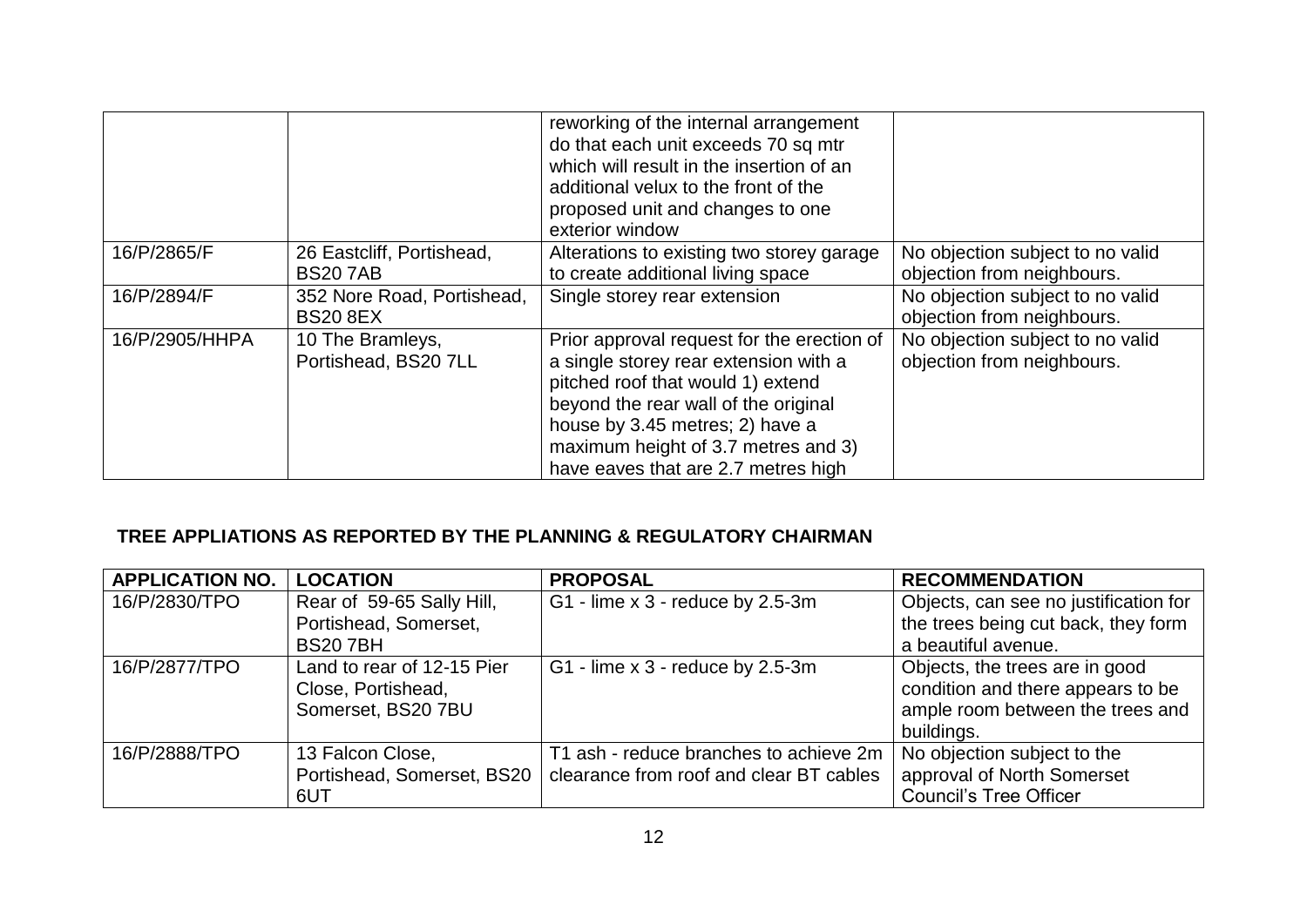#### **PL508 OTHER PLANNING MATTERS**

#### **8.1 THE FOLLOWING NOTIFICATIONS/ACKNOWLEDGEMENTS FROM NORTH SOMERSET COUNCIL WERE NOTED:**

### **A. ENFORCEMENT CASES**

A report has not been received

## **B. DELEGATED DECISIONS – NORTH SOMERSET COUNCIL**

A report has not been received

# **C. PLANNING CONSENT GRANTED**

Delegated reports in relation to the following:

# **16/P/2446/F 9 BRUTON AVENUE, PORTISHEAD, BS20 8BW**

Front porch extension, single storey side extension, widening of garage, raising of ridge height of bungalow roof in part only with pitched roof over current flat roof and velux roof lights to create first floor living space.

# **16/P/2566/F LAND TO REAR OF 7 WOODHILL ROAD, PORTISHEAD, NORTH SOMERSET, BS20 7EU**

Erection of a detached bungalow with construction of rear access to Battery Lane

## **16/P/2404/TPO 49 SALLY HILL, PORTISHEAD, BS20 7BH**

 1 X Lime tree – raise crown to achieve 5m clearance between ground level and lowest canopy Split decision – refusal of current proposal with lesser alternative of 3.5m given

## **D. PLANNING CONSENT REFUSED**

No reports were received.

## **E. PLANNING APPLICATIONS WITHDRAWN**

Notice dated 8th December:  **16/P/2593/F THE ANNEXE, 34a CLEVEDON ROAD, PORTISHEAD, BS20 6TQ** Access and driveway